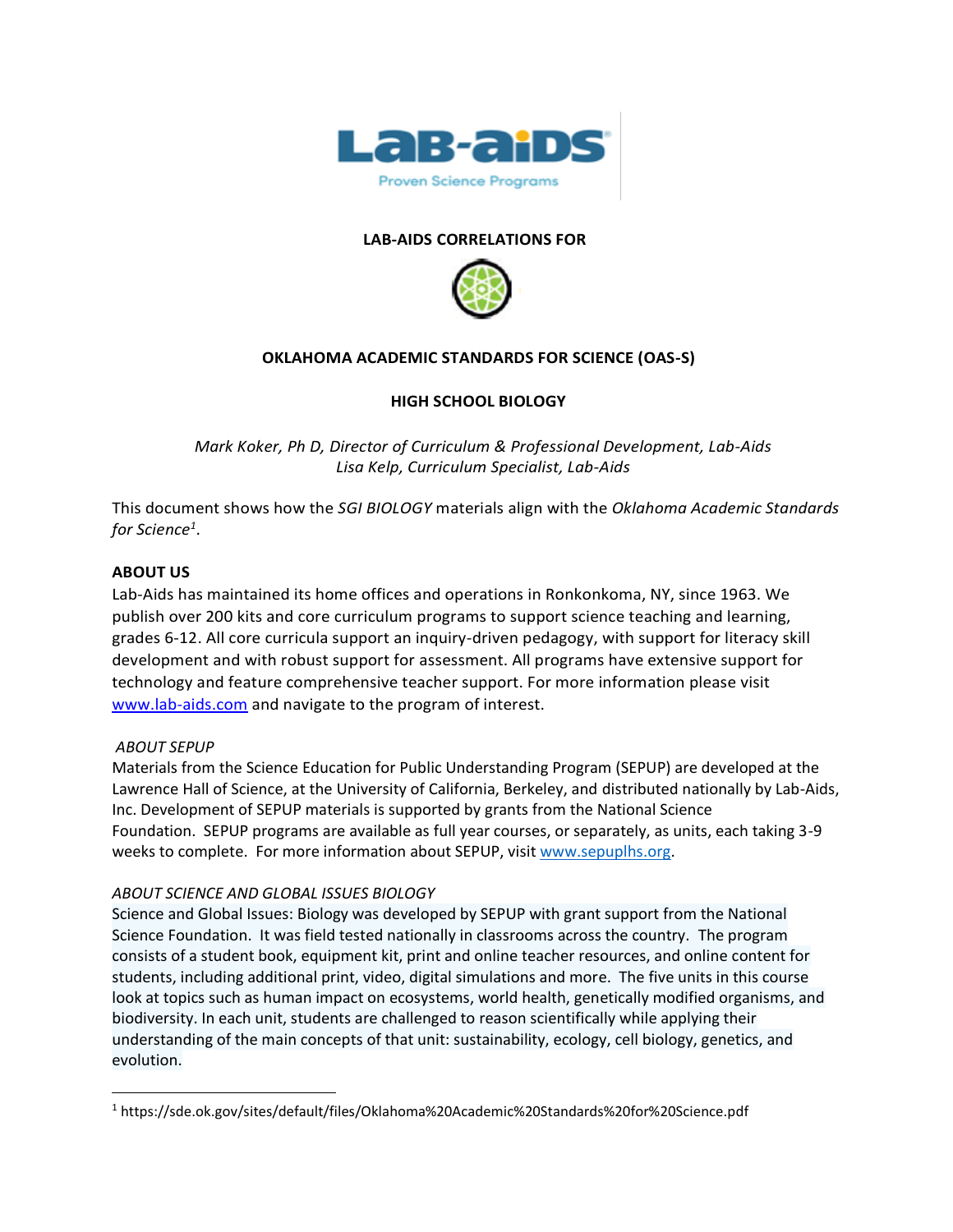For more information on the *Science and Global Issues: Biology* program, please visit [https://store.lab](https://store.lab-aids.com/high-school-curriculum/science-global-issues-biology)[aids.com/high-school-curriculum/science-global-issues-biology.](https://store.lab-aids.com/high-school-curriculum/science-global-issues-biology)

| <b>SGI Biology Unit Title</b>              | <b>Student Book</b><br><b>Pages</b> | <b>Issue Focus</b>                                                                                                                                                                                           |
|--------------------------------------------|-------------------------------------|--------------------------------------------------------------------------------------------------------------------------------------------------------------------------------------------------------------|
| Sustainability                             | $1 - 46$                            | Aspects of sustainability from a personal, community and<br>global perspective                                                                                                                               |
| Ecology: Living on<br>Earth                | 43-154                              | Sustainability from an ecosystems perspective, with a<br>focus on humans' impacts on ecosystems.<br>Making decisions regarding fisheries management                                                          |
| Cell Biology: World<br>Health              | 155-258                             | Disparities between developing and developed countries<br>in terms of diseases' impacts on life<br>Making decisions about priorities for diseases that limit<br>social, economic, and environmental progress |
| Genetics: Feeding the<br>World             | 259-412                             | Comparison of selective breeding and genetic<br>modification<br>Use of genetically modified organisms, particularly in the<br>production of agricultural crops                                               |
| <b>Evolution: Maintaining</b><br>Diversity | 413-512                             | Conserving genetic, species and ecosystem diversity<br>Ecosystems services and intrinsic value models for<br>conservation                                                                                    |

## **ABOUT THE LAB-AIDS CITATIONS**

The following tables are presented in an OAS-S format. Locations in *SGI Biology* that support the OAS-S are identified. Disciplinary Core Ideas (DCI) are indicated, but this is not an exhaustive list.

The following citation…

*C3, C4, C9, (C12)*

…means the standard is addressed in Unit C in the listed activities (C3, C4, C9, C12). Parentheses are used to show partial coverage of the Standard.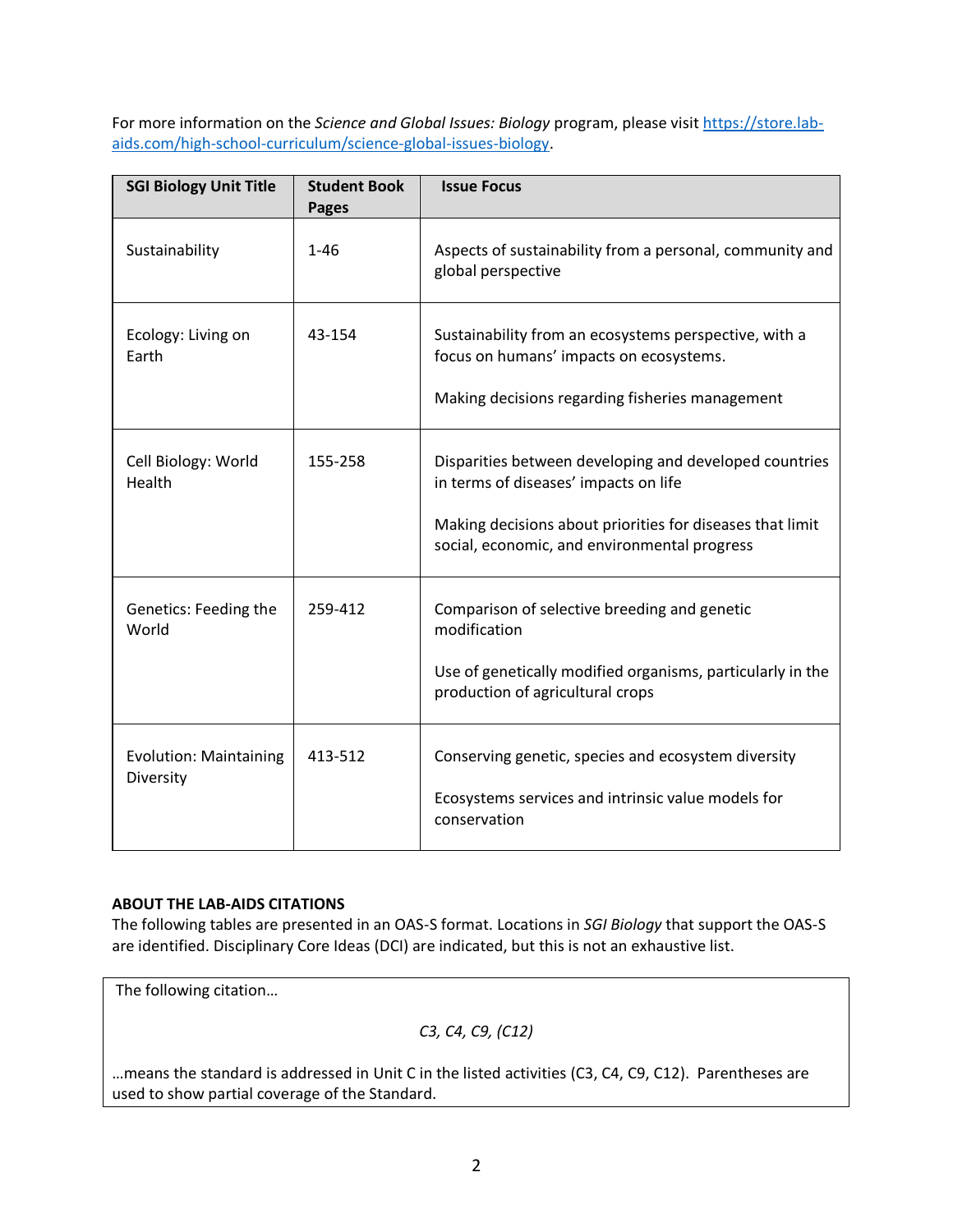# **FROM MOLECULES TO ORGANISMS: STRUCTURES AND PROCESSES (LS1)**

| OKLAHOMA ACADEMIC STANDARD FOR SCIENCE                                  | <b>LOCATION IN SEPUP</b>       |
|-------------------------------------------------------------------------|--------------------------------|
| <b>B.LS1.1</b> Construct an explanation based on evidence for how the   | C10, C14, D2, (D3), (D5), D10, |
| structure of DNA determines the structure of proteins, which carry      | D11, (D14), D16, (D17), (D19)  |
| out the essential functions of life through systems of specialized      |                                |
| cells.                                                                  |                                |
| <b>B.LS1.2</b> Develop and use a model to illustrate the hierarchical   | C3, C4, C9, C12, C14, C15      |
| organization of interacting systems that provide specific functions     |                                |
| within multicellular organisms.                                         |                                |
| <b>B.LS1.3</b> Plan and conduct an investigation to provide evidence of | Not covered                    |
| the importance of maintaining homeostasis in living organisms.          |                                |
| <b>B.LS1.4</b> Use a model to illustrate the role of cellular division  | C13, C14, C15, D17             |
| (mitosis) and differentiation in producing and maintaining complex      |                                |
| organisms.                                                              |                                |
| <b>B.LS1.5</b> Use a model to illustrate how photosynthesis transforms  | (B9), (B10), (B11), C12        |
| light energy into stored chemical energy.                               |                                |
| B.LS1.6 Construct and revise an explanation based on evidence for       | (B9), B11, C12, Appendix F     |
| how carbon, hydrogen, and oxygen from sugar molecules may               |                                |
| combine with other elements to form amino acids and/or other            |                                |
| large carbon-based molecules.                                           |                                |
| <b>B.LS1.7</b> Use a model to illustrate that cellular respiration is a | B9, B10, B11, C12              |
| chemical process whereby the bonds of food molecules and                |                                |
| oxygen molecules are broken and the bonds in new compounds              |                                |
| are formed, resulting in a net transfer of energy.                      |                                |

# **ECOSYSTEMS: INTERACTIONS, ENERGY, AND DYNAMICS (LS2)**

| OKLAHOMA ACADEMIC STANDARD FOR SCIENCE                                   | <b>LOCATION IN SEPUP</b>        |
|--------------------------------------------------------------------------|---------------------------------|
| <b>B.LS2.1</b> Use mathematical and/or computational representations     | B14, B17                        |
| to support explanations of factors that affect carrying capacities of    |                                 |
| ecosystems at different scales.                                          |                                 |
| <b>B.LS2.2</b> Use mathematical representations to support and revise    | B16, B17                        |
| explanations based on evidence about factors affecting                   |                                 |
| biodiversity and populations in ecosystems of different scales.          |                                 |
| <b>B.LS2.3</b> Construct and revise an explanation based on evidence for | (B8), (B9), (B10), (B11), (B12) |
| the cycling of matter and the flow of energy in aerobic and              |                                 |
| anaerobic conditions.                                                    |                                 |
| <b>B.LS2.4</b> Use a mathematical representation to support claims for   | $(B7)$ , $(B8)$                 |
| the cycling of matter and the flow of energy among organisms in          |                                 |
| an ecosystem.                                                            |                                 |
| <b>B.LS2.5</b> Develop a model to illustrate the role of photosynthesis  | (B8), B9                        |
| and cellular respiration in the cycling of carbon among the              |                                 |
| biosphere, atmosphere, hydrosphere, and geosphere.                       |                                 |